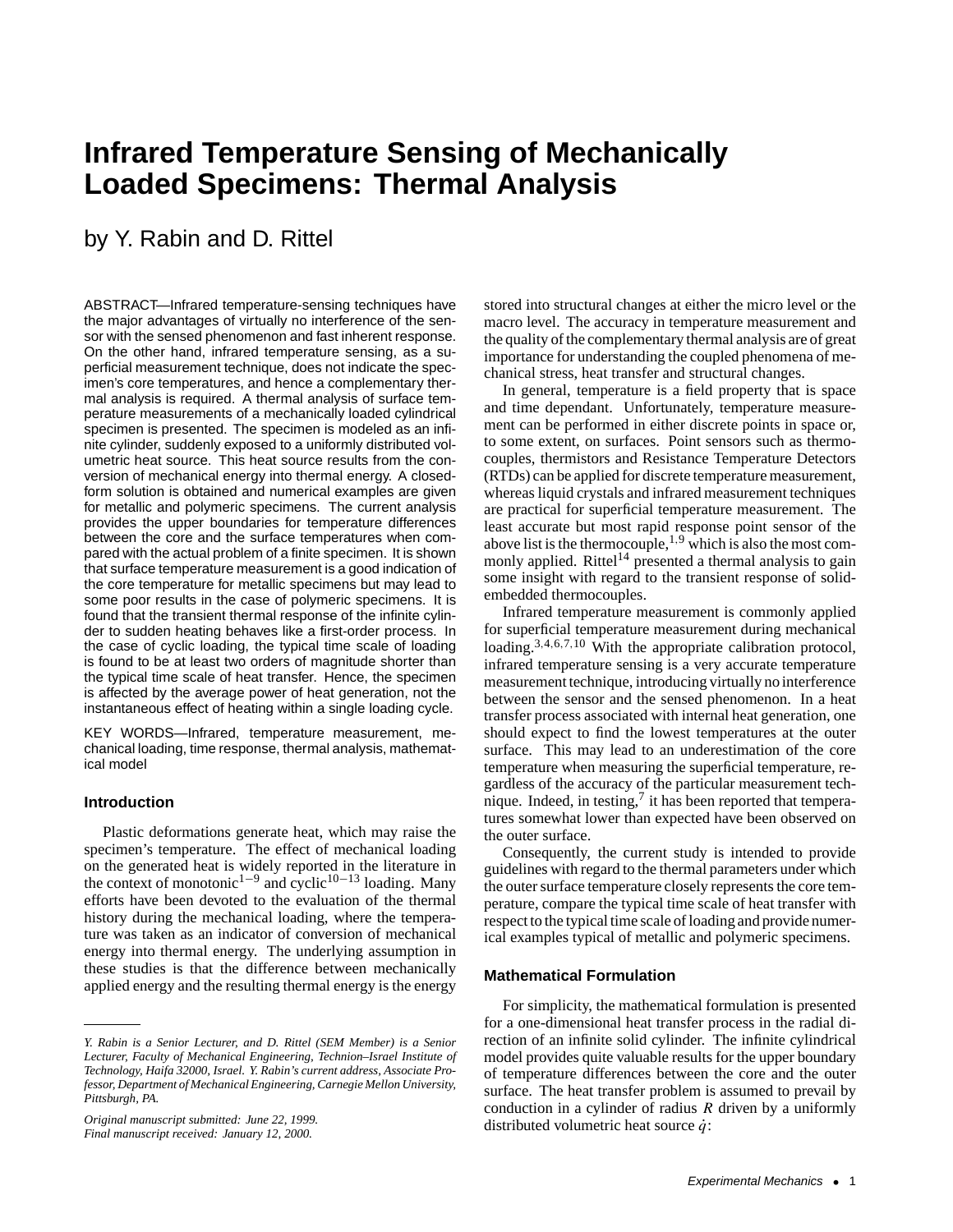$$
\nabla^2 T + \frac{\dot{q}}{k} = \frac{1}{\alpha} \frac{\partial T}{\partial t},\tag{1}
$$

where  $T$  is the temperature,  $t$  is the time,  $k$  is the thermal conductivity and α is the thermal diffusivity. All thermophysical properties are assumed to be temperature independent and uniformly distributed in space.

The volumetric heat source is assumed to change as a steplike function:

$$
\dot{q} = \begin{cases} 0 & t < 0 \\ \dot{q}_o & t \ge 0 \end{cases} \tag{2}
$$

In the case of cyclic loading, the actual heating power is expected to be cyclic in nature. However, it is shown below that a typical time scale of cyclic loading is a few orders of magnitude shorter than the typical time scale of heat transfer, and hence the thermal response follows the average power of heating and not the instantaneous variations within a single cycle.

Combined heat transfer by convection and radiation is assumed from the outer surface of the cylinder to the surroundings:

$$
-k\frac{\partial T}{\partial r}\bigg|_{r=R} = h(T|_{r=R} - T_{\infty}),\tag{3}
$$

where  $T_{\infty}$  is the surroundings temperature and h is the combined heat transfer coefficient by convection and radiation.

For the purpose of this analysis, the Biot number is defined as

$$
Bi = \frac{hR}{k},\tag{4}
$$

where  $Bi$  is a nondimensional parameter corresponding to the ratio of thermal resistance to heat transfer by conduction within the specimen's cross section and the thermal resistance to heat transfer by convection and radiation from the specimen's outer surface to the surroundings. The Fourier number is introduced as

$$
Fo = \frac{\alpha t}{R^2},\tag{5}
$$

where  $Fo$  is a dimensionless time variable that is the normalizing parameter for transforming the heat conduction equation [eq (1)] into a dimensionless form.

The mathematical solution of the heat transfer problem defined in eqs (1)-(2) is the transient temperature distribution:

$$
\theta \equiv T - T_{\infty} = \frac{\dot{q}_o R^2}{4k} \left[ 1 - \left(\frac{r}{R}\right)^2 + \frac{2}{Bi} \right]
$$

$$
- 8Bi \sum_{n=1}^{\infty} e^{-\gamma_n^2 F_o} \frac{J_0(\gamma_n r/R)}{\gamma_n^2 (Bi^2 + \gamma_n^2) J_0(\gamma_n)} \right],
$$
(6)

where  $J_{\nu}$  is a Bessel function of order  $\nu$  and  $\gamma_n$  are the positive roots of the transcendental equation:

$$
\gamma_n J_1(\gamma_n) - Bi J_0(\gamma_n) = 0, \qquad (7)
$$

For purposes of this analysis, let us redefine the transient temperature difference  $θ$  [eq (6)] in the dimensionless form  $\phi$  as the sum of a steady-state temperature distribution  $\phi_{ss}$ and a time-dependent term  $\phi_{td}$  as follows:

$$
\begin{aligned}\n\phi &= \frac{4k\theta}{\dot{q}_o R^2} \\
\phi &= \phi_{ss} + \phi_{td} \\
\begin{cases}\n\phi_{ss} &= 1 - \left(\frac{r}{R}\right)^2 + \frac{2}{Bi} \\
\phi_{td} &= -8Bi \sum_{n=1}^{\infty} e^{-\gamma_n^2 F_o} \frac{J_0(\gamma_n r/R)}{\gamma_n^2 (Bi^2 + \gamma_n^2) J_0(\gamma_n)}\n\end{cases} \tag{8}\n\end{aligned}
$$

Note that the dimensionless temperature  $\phi$  is independent of the heating power  $\dot{q}_o$ , the thermal conductivity k and the radius R. The transient temperature distribution is dependent on  $Bi$ ,  $Fo$  and the radii ratio only.

For practical reasons, the infinite series shown in eq (8) is truncated after the sixth term in the current numerical analysis, which results in a dimensionless temperature error of less than  $10^{-4}$ .

# **Thermal Analysis**

Following the presentation of the temperature distribution in eq (8), it seems convenient to discuss the steady-state temperature distribution separately from the transient temperature response. It is shown below that the analysis of the steady-state temperature distribution leads to some general and important conclusions.

#### Steady-state Temperature Distribution

The steady-state temperature distribution, where  $\phi = \phi_{ss}$ and  $\phi_{td} = 0$ , is a function of Bi and the radii ratio only. It can be seen from eq (8) that the maximal value of the dimensionless temperature  $\phi_{ss}$  is found at the center of the cylinder. The value of the maximal temperature is inversely proportional to the value of the  $Bi$  number. On the other hand, the value of the dimensionless temperature difference between the center of the cylinder and its outer surface equals 1, regardless of the  $Bi$  value. For example,  $\phi_{ss}$  varies between 201 at the center of the cylinder and 200 at its outer surface for a Bi value of 0.01. Similarly,  $\phi_{ss}$  varies between 1.2 at the center of the cylinder and  $0.2$  at its outer surface for a  $Bi$ value of 10. This means that at steady state, when estimating the core temperature of the cylinder with surface temperature measurements, an error of up to 0.5 percent is introduced for a Bi value of 0.01 whereas an error of up to 80 percent is introduced for a Bi value of 10.

Figure 1 shows the ratio of the temperature at the outer surface of the cylinder to the temperature at its center in steady state, where this ratio is defined by

$$
\eta(Bi) \equiv \frac{\theta(r = R, t \to \infty)}{\theta(r = 0, t \to \infty)} = \frac{\phi_{ss}(R)}{\phi_{ss}(0)}.
$$
 (9)

It can be concluded from Fig. 1 that for Bi values of 0.01, 0.1, 1, 10 and 100, the underestimation of the center temperature, when sensing the outer surface temperature, is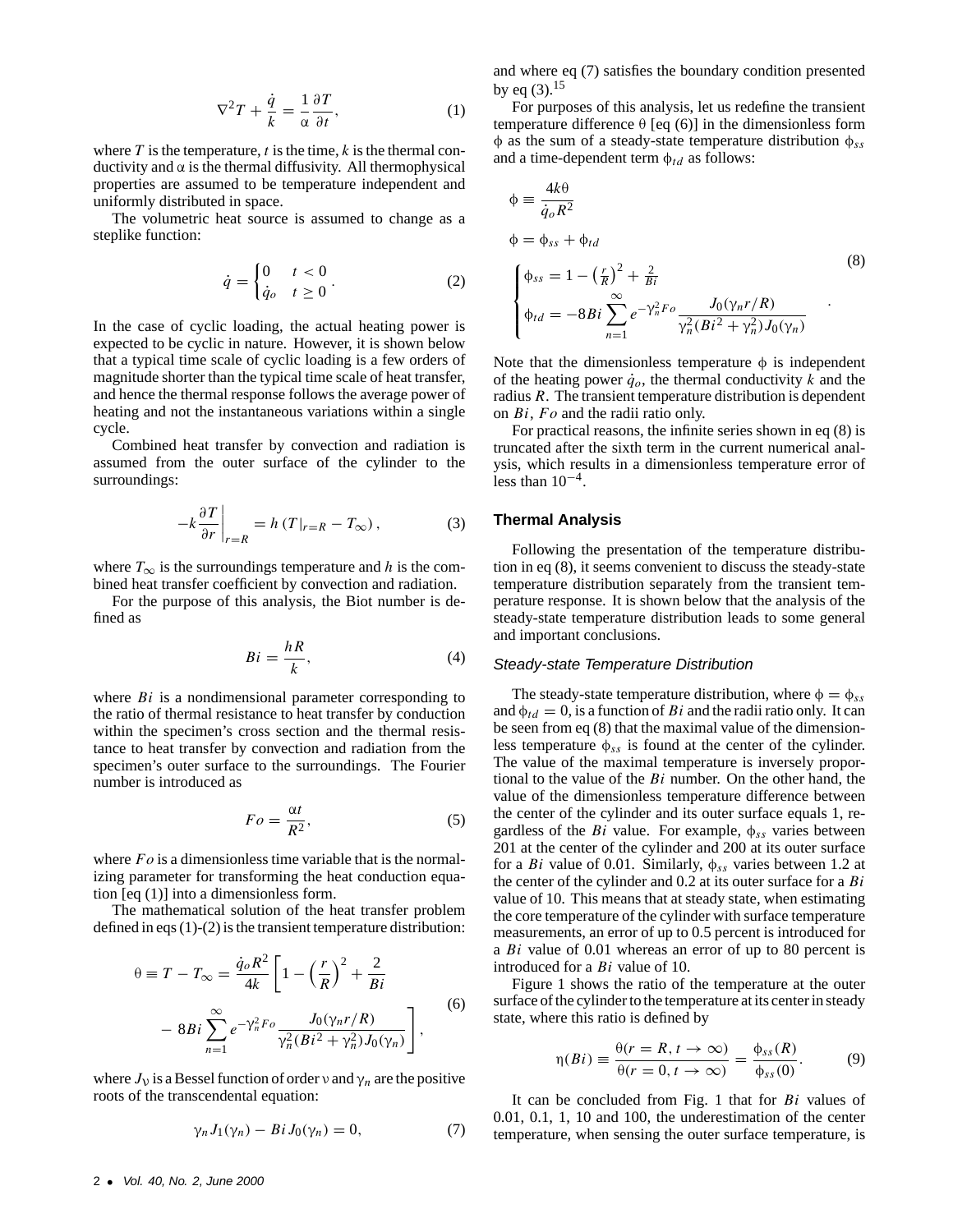

Fig. 1—Steady-state ratio of the outer surface temperature to the core temperature, η [eq (10)]. Higher values of η represent higher radial temperature uniformity

0.5 percent, 5 percent, 37 percent, 83 percent and 98 percent, respectively. This coincides with the engineering rule of thumb that the temperature distribution can be approximated as uniform for  $Bi \leq 0.1$ .

### Transient Temperature Distribution

The dimensionless transient temperature distribution, where  $\phi = \phi_{ss} + \phi_{td}$  and  $\phi_{td} \neq 0$ , is a function of the following dimensionless parameters:  $Bi$ , the radii ratio and  $Fo$ . In Fig. 2, the transient temperature distribution  $\phi$  is shown as a function of the radii ratio for constant  $Fo$  intervals and for three representative values of  $Bi$ . The upper temperature distribution in each figure corresponds to the steady-state temperature distribution discussed above, that is,  $Fo = \infty$ . It can be seen from Fig. 2(a) that for a  $Bi$  value of 0.1, a relatively uniform temperature distribution is found at a steady state and an almost uniform temperature distribution is observed during the transient process. On the other hand, for higher  $Bi$  values [Figs. 2(b) and 2(c)], the radial temperature gradients become significantly steeper with time and the temperature difference between the center and the outer surface is found to be maximal at a steady state. It can be concluded that the poorest underestimation of the core temperature by surface temperature measurements occurs when the transient process approaches steady state.

#### Time Response to Heat Generation

It can be seen from eq (6) that the temperature distribution is exponentially dependent in time; hence, one should expect the temperature to behave similarly to a first-order process. For the purpose of this analysis, let us define the ratio of the transient temperature distribution to the steady-state temperature distribution for a given radius as

$$
\zeta(r/R, Fo, Bi) \equiv \frac{\theta(r/R, Fo, Bi)}{\theta_{ss}(r/R, Bi)} = \frac{\phi_{td} + \phi_{ss}}{\phi_{ss}}, \quad (10)
$$

where it is known that for an ideal first-order process,

$$
\left(Fo \circledast \zeta = 1 - e^{-1}\right) = \frac{1}{n} \left(Fo \circledast \zeta = 1 - e^{-n}\right). \quad (11)
$$



Fig. 2—Radial temperature distribution [eq (6)] for the case of (a)  $Bi = 0.1$ , (b)  $Bi = 1$  and (c)  $Bi = 10$  drawn in 2, 0.2 and 0.1 Fo increments, respectively (F $o = \infty$  at steady state).  $Bi$  values of 0.1 to 10 are typical for polymers, whereas  $Bi$ values of less than 0.1 are typical for metals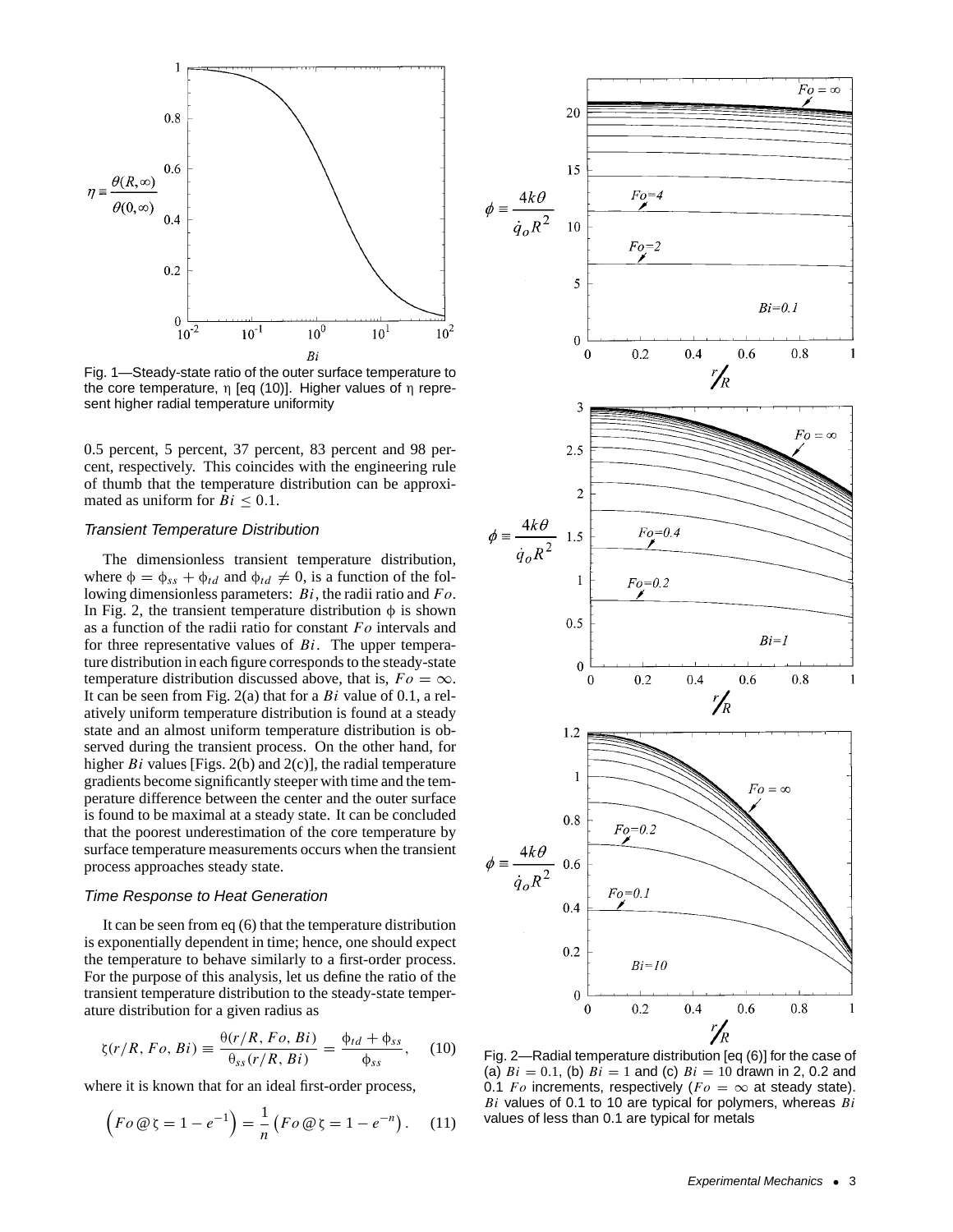TABLE 1—DIMENSIONLESS TIME VARIABLE  $F \text{o}$  AT WHICH THE DIMENSIONLESS TEMPERATURE RATIO  $\zeta$ , DEFINED IN EQ (10), REACHES SOME SPECIFIC VALUES AT THE CENTER OF THE CYLINDER

| .<br>$-11$                      |             |            |          |           |               |
|---------------------------------|-------------|------------|----------|-----------|---------------|
|                                 | $Bi = 0.01$ | $Bi = 0.1$ | $Bi = 1$ | $Bi = 10$ | $Bi = \infty$ |
| $\zeta(0) = 1 - e^{-1} = 0.632$ | 50.2        | 5.13       | 0.64     | 0.230     | 0.197         |
| $\zeta(0) = 1 - e^{-2} = 0.865$ | 100.4       | 10.26      | 1.28     | 0.441     | 0.376         |
| $\zeta(0) = 1 - e^{-3} = 0.950$ | 150.6       | 15.39      | 1.92     | 0.652     | 0.555         |

Table 1 lists the dimensionless time  $Fo$  at which the ratio ζ at the center of the cylinder reaches some specific value. It can be seen from Table 1 that for small  $Bi$  values (e.g., up to 1), the transient response at the center of the cylinder behaves similarly to a first-order response, in accordance with eq (11).

As mentioned earlier, the radial temperature variation is insignificant for a  $Bi$  value of up to 0.1. Thermal systems characterized by such a low  $Bi$  value are known as lumpedheat capacity systems, where a uniform temperature distribution may be assumed. The time constant of a lumped-heat capacity system is defined as  $15$ 

$$
\frac{t}{\tau} \equiv \frac{hAt}{CV} = \frac{2ht}{CR} = 2BiFo,
$$
\n(12)

where  $\tau$  is the dimensional time constant, V is the volume of the system, A is the surface area exposed to the surroundings and C is the volumetric-specific heat. It follows that the production of  $2BiFo$  equals *n* after *n* time constants. Indeed, it can be seen from Table 1 that when ζ reaches the value of  $1 - e^{-1}$ , that is, after one time constant, the value of  $2BiFo$ reaches 1.004 and 1.026 for Bi values of 0.01 and 0.1, respectively. For a  $Bi$  value of 1, however, a value of 1.28 is found for  $2BiFo$ , which is significantly different than the same value in the idealized first-order system. For the case of a low  $Bi$  value, eq (12) can be further simplified to

$$
\tau = \frac{CR}{2h}.\tag{13}
$$

It is concluded that the transient temperature at the center of the cylinder behaves like a first-order process for a Bi value of up to 1. It is further concluded that the time constant of this process can be approximated from eq  $(13)$  for a Bi value of up to 0.1.

#### Boundary Conditions

The underlying assumption of this analysis is that the thermal problem can be modeled as one-dimensional in the radial direction of an infinite solid cylinder. However, the actual cylindrical specimen has finite dimensions, where the diameter and length may sometimes be of the same order of magnitude. One may argue that the end effect in such a heat transfer problem cannot be ignored, and therefore the validity of this analysis is questioned. Hence, the relation between the infinite model and the finite specimen is addressed.

The bases of the cylindrical specimen are loaded by metallic platens in compression testing or by grips in tension testing. In some cases of compression testing, thermal insulation plates, such as ceramic plates,  $12,13$  are placed between the specimen and the metallic platens to reduce heat transfer by conduction to the platens. When analyzing the case of no thermal insulation, the following factors should be taken into account. The platens and grips are made of metallic materials, and their thermal conductivity is no less than that of the specimen. It follows that the thermal resistance to heat transfer by conduction in the platens or grips along the specimen's bases is expected to be no higher than that of the specimen. This should force the temperature gradients in the radial direction and on the specimen's bases to be more moderate than they are at the mid-height of the specimen. Furthermore, because the platens or grips are conducting heat to the high thermal mass of the loading device, the temperatures of the specimen bases are expected to be lower and more uniform when compared with the mid-height temperatures of the specimen. It can be concluded that the temperature difference between the center and the outer surface of an idealized model of an infinite cylinder represents an upper boundary for the same radial temperature difference in the finite specimen.

If the thermal insulation plates had provided perfect insulation, then by definition the finite specimen would have behaved like an infinite cylinder from heat transfer considerations in the case of thermal insulation. In reality, the thermal insulation is not perfect and the thermal results of the thermally insulated specimen should lie in between the results of the noninsulated case and the results of the idealized model of an infinite cylinder.

#### Infinite Bars with Other Cross Sections

The mathematical formulation and the thermal analysis up to this point have focused on an infinite solid cylinder and on the relation between the infinite- and finite-length cases. One might wonder whether the thermal analysis presented in this report is applicable for infinite bars having other crosssectional shapes. Of course one could rewrite the mathematical formulation for any given cross-sectional shape and attempt to derive a closed-form solution for that problem. On the other hand, because the results presented here are rather general, and because the analysis is dealing with an orderof-magnitude analysis, it is of great importance to be able to apply the results of the current thermal analysis to other cross-sectional shapes. One must remember that the mathematical formulation is presented in a dimensionless form as a function of  $Bi$ ,  $Fo$  and the dimensionless radii ratio. When considering an infinite solid bar of a different crosssectional shape, one-half of the characteristic thickness of the bar can be taken instead of the radius  $R$  as the characteristic length for the calculation of  $Bi$  and  $Fo$ . Then, based on the values of these numbers, the thermal analysis presented above can serve as an engineering approximation for the new cross-sectional shape. The same characteristic length can be applied for the evaluation of the time constant  $\tau$  as well.

For the application of the current analysis to a hollow bar case, the characteristic length is the typical thickness of the walls, which is the difference between the outer and inner radii in the case of a hollow cylinder.

#### **Numerical Examples**

Assuming a combined heat transfer coefficient by convection and radiation, h, in the range of 15 to 50 W/m<sup>2</sup><sup>-</sup>°C and a cylinder radius in the range of  $10^{-3}$  to  $10^{-2}$  m, Bi for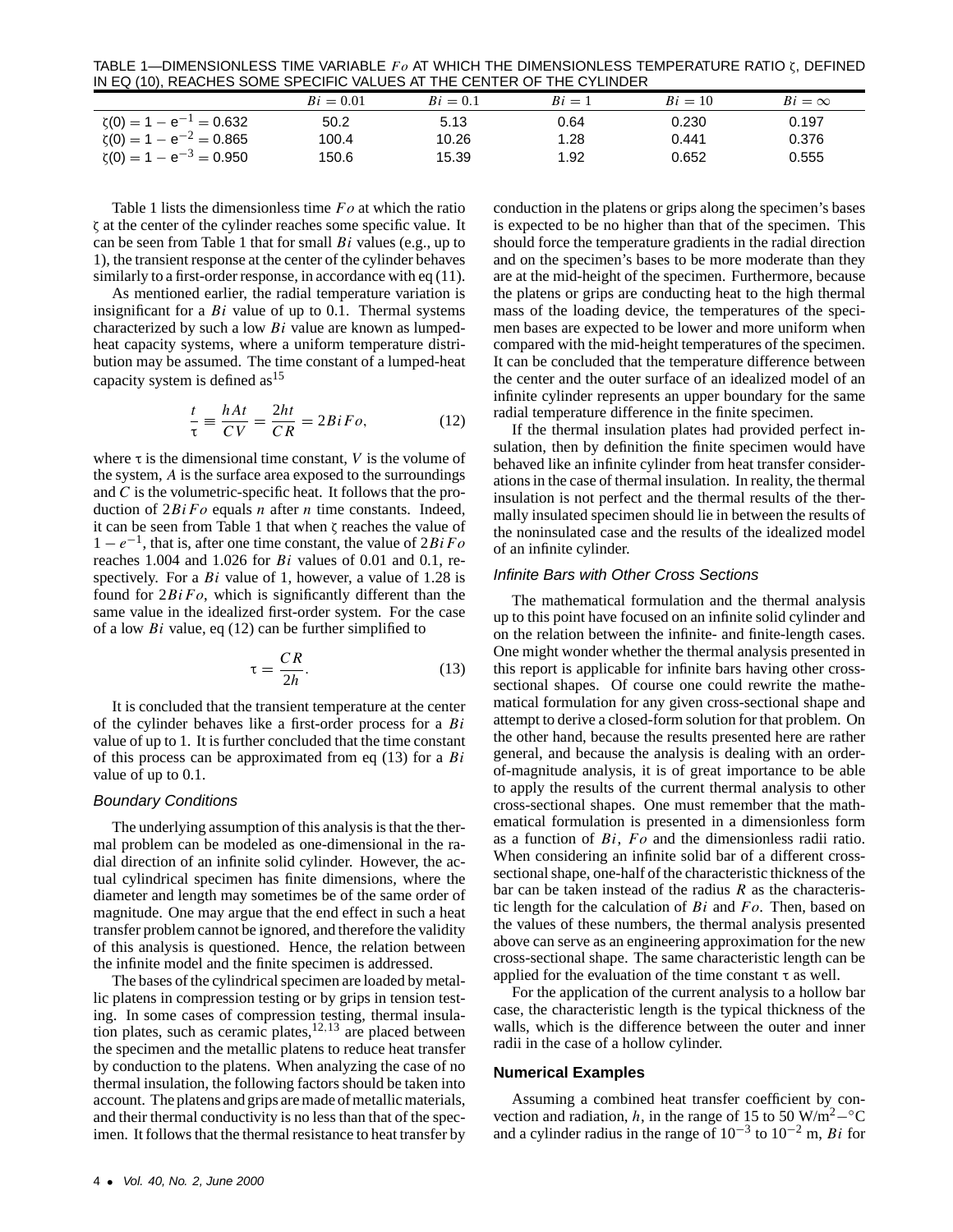polymers is typically in the range of 0.1 to 10 ( $k_{\text{polymer}} =$  $0.1 \div 0.3$  W/m  $-°C$ ). Under the same conditions,  $\overline{Bi}$  is typically on the order of  $10^{-3}$  for industrial metals and  $10^{-5}$  for pure metals ( $k_{\text{carbon steel 1 percent}} = 43$ ,  $k_{\text{copper}} = 384 \text{ W/m}$  $-°C$ ).

# Metallic Specimens—Low Bi Numbers

A Bi value of less than  $10^{-3}$  is typical for metallic specimens. As discussed above, the maximal temperature difference in the radial direction is between the center of the cylinder and its outer surface. Furthermore, this temperature difference at steady state is the upper boundary for the same temperature difference in the transient process. From eq (8), one can see that  $\phi_{ss}$  varies in the range of 2000 at the outer surface of the cylinder and 2001 at the center of the cylinder for a Bi value of  $10^{-3}$ . This means that a temperature difference of up to 0.05 percent is expected in industrial metals due to a sudden loading. Due to a lower typical value of  $Bi$ , the same temperature difference is far less significant for pure metals.

It is shown above that the thermal response of an infinite cylinder behaves like a first-order process for such low Bi values as those of metals. The typical specific heat of metals is in the range of 2.5 to 3.5 MJ/m<sup>3</sup> $-\textdegree$ C. It can be calculated from eq (13) that the typical time constant for metals is in the range of 102 to 103 s. One may conclude that the maximal temperature difference between the core and the outer surface presented above for short periods of loading (e.g., for a few fractions of a second at high strain rate experiments of monotonic loading) is greatly overestimated. It can be concluded further that in the case of a cyclic load test, the thermal response of the specimen is related to the average heating power and not to the instantaneous heating during a single cycle. This conclusion has implications with regard to heat transfer numerical simulations of mechanical loading; that is, there is no need to trace the cyclic heating power during the experimentation, and the average heating power over the typical time constant can be taken as constant without significantly affecting the accuracy of calculations.

### Polymeric Specimens—High Bi Numbers

The typical value of  $Bi$  for polymeric specimens is in the range of 0.1 to 10. It can be calculated from eq (8) that an underestimation of 5 percent, 50 percent and 83 percent is expected at steady state for  $Bi$  values of 0.1, 1 and 10, respectively. Hence, an infrared temperature measurement of a polymeric specimen may lead to some poor results with regard to the core temperature.

A significant temperature variation can be observed for typical Bi values of polymeric specimens (see Fig. 2). For a  $Bi$  value of 1, for example [Fig. 2(b)], the underestimation of the core temperature by the surface temperature measurements is 37 percent, 44 percent, 48 percent and 50 percent at Fo values of 0.2, 0.4, 0.8 and  $\infty$ , respectively. This underestimation decreases with the decrease in  $Fo$  value and may be tolerable at the very short term, as is the case in impact tests. For purposes of experimental design, Fig. 3 shows the dependency of  $Fo$  in  $Bi$  for a dimensionless temperature difference of 3 percent, 5 percent and 10 percent between the core and the outer surface:

$$
\varphi \equiv \frac{\theta(r = R) - \theta(r = 0)}{\theta(r = R)},\tag{14}
$$



Fig. 3—The dependency of  $Fo$  in  $Bi$  for a dimensionless temperature difference of 3 percent, 5 percent and 10 percent between the core and the outer surface [eq (14)]

where  $\varepsilon$  is the dimensionless temperature difference between the core and the outer surface. For  $Bi$  values of less than 0.06, 0.1 and 0.2, the dimensionless temperature difference between the core and the outer surface is always less than 3 percent, 5 percent and 10 percent, respectively, regardless of the value of  $Fo$ . Using Fig. 3, one can estimate the time period in which a specific level of confidence is required when estimating the core temperature by surface temperature measurements. For example, for the case of a Bi value of 1, a temperature difference of 3 percent, 5 percent and 10 percent is found when F<sub>o</sub> reaches the values of  $1.7 \times 10^{-3}$ ,  $4.5 \times 10^{-3}$  and  $2 \times 10^{-2}$ , respectively. For the specific case of a polymeric specimen having a radius of 5 mm, these  $Fo$ values correspond to time points of 0.43 s, 1.13 s and 5 s, respectively.

To capture the radial temperature distribution for polymeric specimens, temperatures should be measured at a few radial locations regardless of the specific temperature sensors employed. While the outer surface can be measured with an infrared measurement technique, the inner temperatures have to be measured with point sensors such as thermocouples, thermistors and RTDs. In the absence of such complementary measurements of inner temperatures, the thermal analysis of mechanical loading of polymeric specimens characterized by high values of  $Bi$  is baseless unless the load is applied rapidly as discussed above.

One may conclude that  $Bi$  is an important experimental design parameter for which a value of no greater than 0.1 is preferred. It is suggested that the  $Bi$  value be routinely reported with other experimental data as an indicator of the temperature distribution uniformity.

The specific heat of polymers is typically in the range of 0.5 to 1.5 MJ/m<sup>3</sup> $-$ °C, which may lead to a typical time constant of heating in the range of 10 to 103 s. Again, as in the case of metals, the typical time scale of loading is longer than the typical time scale of the thermal response, and the average effect of heating can be taken over a few loading cycles for